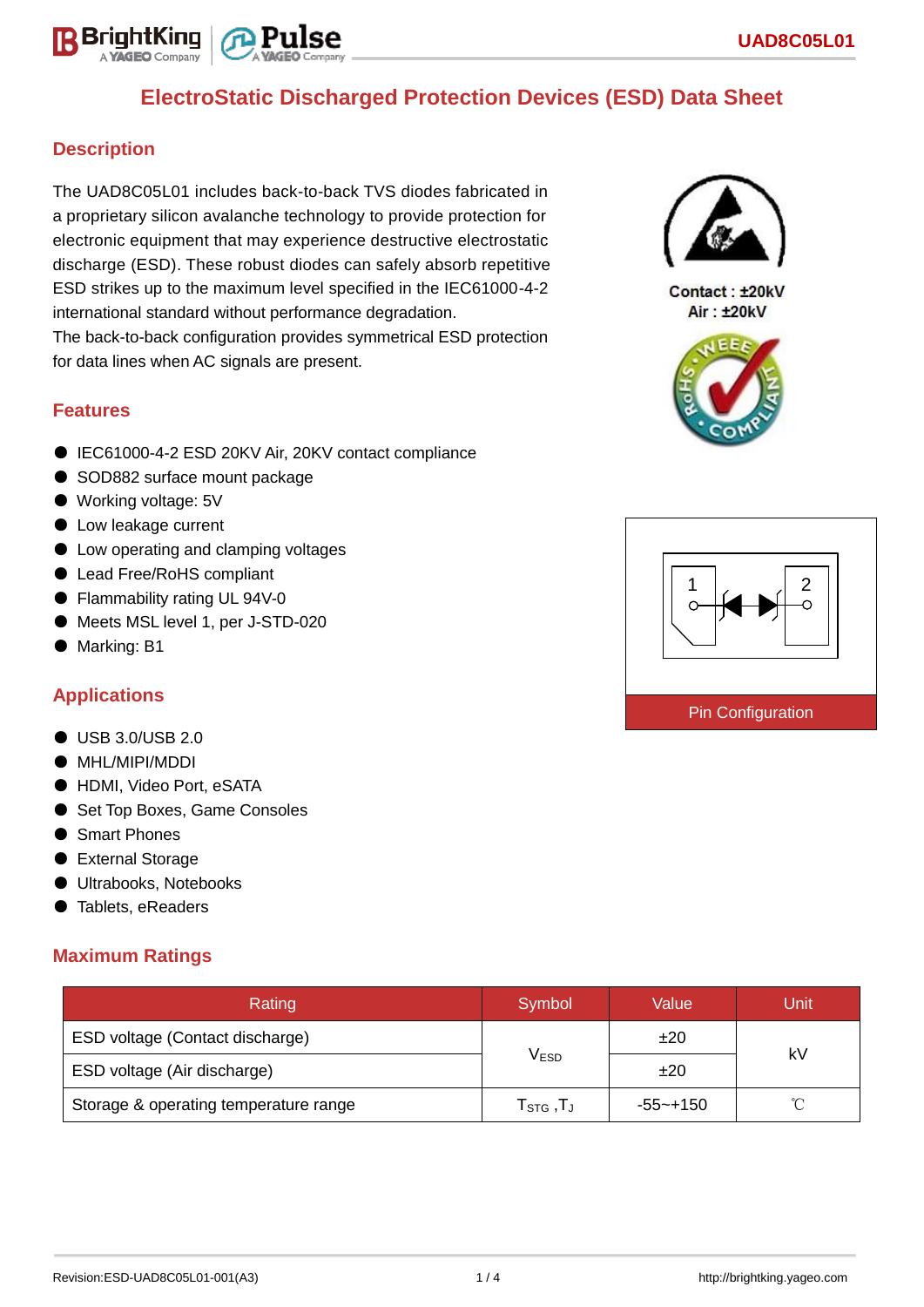# **Electrical Characteristics (TJ=25**℃**)**

@ P11

lse

**R** BrightKing

| Parameter                              | Symbol           | Condition          | Min. | Typ. | Max. | <b>Unit</b> |
|----------------------------------------|------------------|--------------------|------|------|------|-------------|
| Reverse stand-off voltage              | V <sub>RWM</sub> |                    |      |      | 5    | V           |
| Reverse breakdown voltage              | $V_{BR}$         | $I_{BR}$ =1mA      | 7    |      |      | V           |
| Reverse leakage current                | ΙR               | $V_R = 5V$         |      |      | 1    | μA          |
| Clamping voltage (tp=8/20µs)           | Vc               | $IPP=1A$           |      | 13   |      | V           |
| Clamping voltage ( $tp = 8/20 \mu s$ ) | Vc               | $I_{PP} = 3A$      |      | 20   |      |             |
| Peak pulse current (tp=8/20µs)         | $_{\rm lPP}$     |                    |      |      | 3    | A           |
| Off state junction capacitance         | $C_{J}$          | $0Vdc$ , f=1 $MHz$ |      | 0.4  |      | рF          |

## **Typical Characteristics Curves**







### Figure 3. Pulse Waveform Figure 4. Transmission Line Pulsing (TLP) Plot

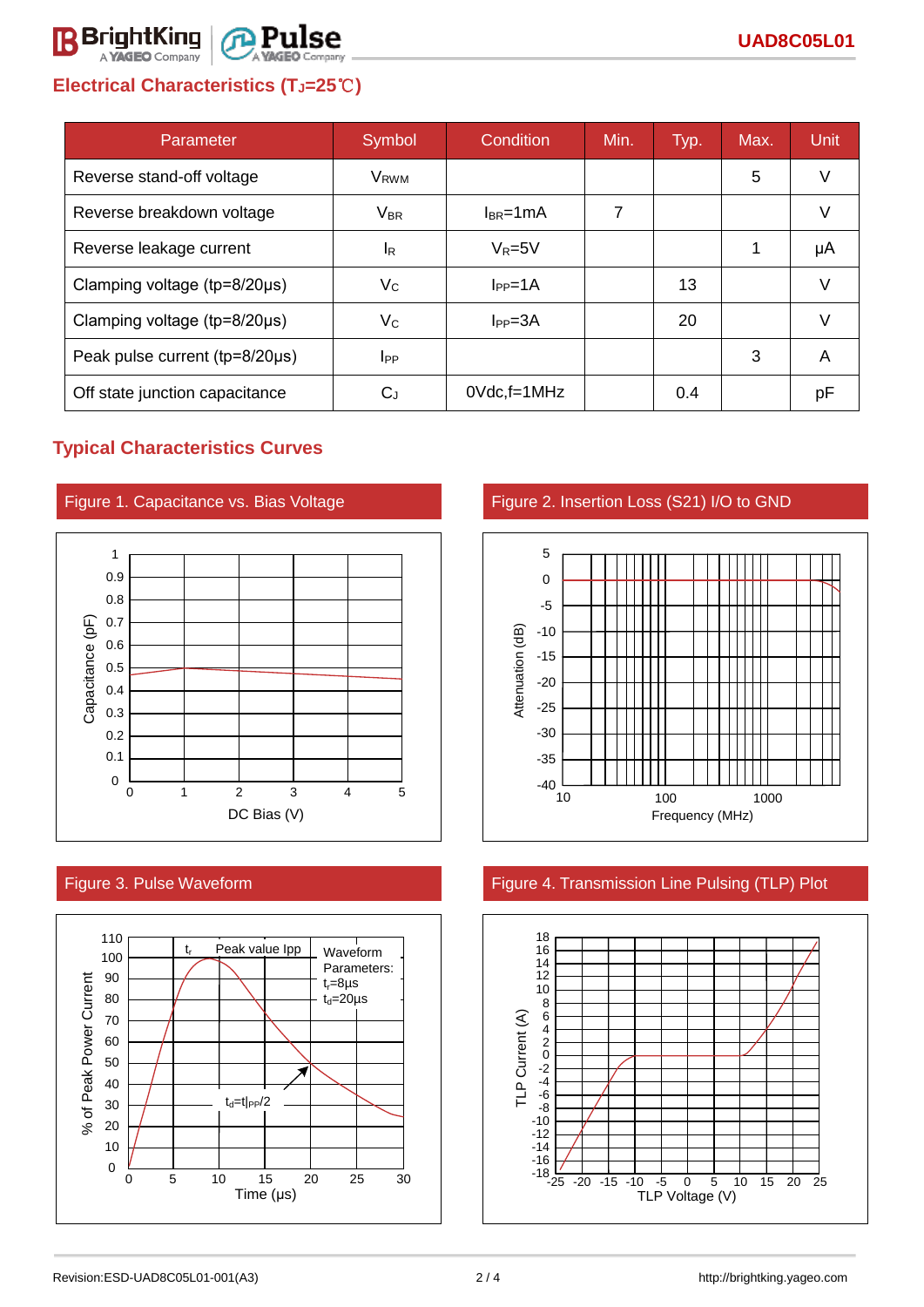

# **Recommended Soldering Conditions**



### Recommended Conditions

| <b>Profile Feature</b>                             | <b>Pb-Free Assembly</b> |  |
|----------------------------------------------------|-------------------------|--|
| Average ramp-up rate $(T_L$ to $T_P)$              | 3°C/second max.         |  |
| Preheat                                            |                         |  |
| -Temperature Min $(T_{\text{S min}})$              | $150^{\circ}$ C         |  |
| -Temperature Max (T <sub>S max</sub> )             | 200°C                   |  |
| -Time (min to max) (ts)                            | 60-180 seconds          |  |
| $T_{\rm S\,max}$ to $T_{\rm L}$                    |                         |  |
| -Ramp-up Rate                                      | 3°C/second max.         |  |
| Time maintained above:                             |                         |  |
| -Temperature $(T_L)$                               | $217^{\circ}$ C         |  |
| -Time $(t_L)$                                      | 60-150 seconds          |  |
| Peak Temperature $(T_P)$                           | 260°C                   |  |
| Time within 5°C of actual Peak Temperature $(t_P)$ | 20-40 seconds           |  |
| Ramp-down Rate                                     | 6°C/second max.         |  |
| Time 25°C to Peak Temperature                      | 8 minutes max.          |  |